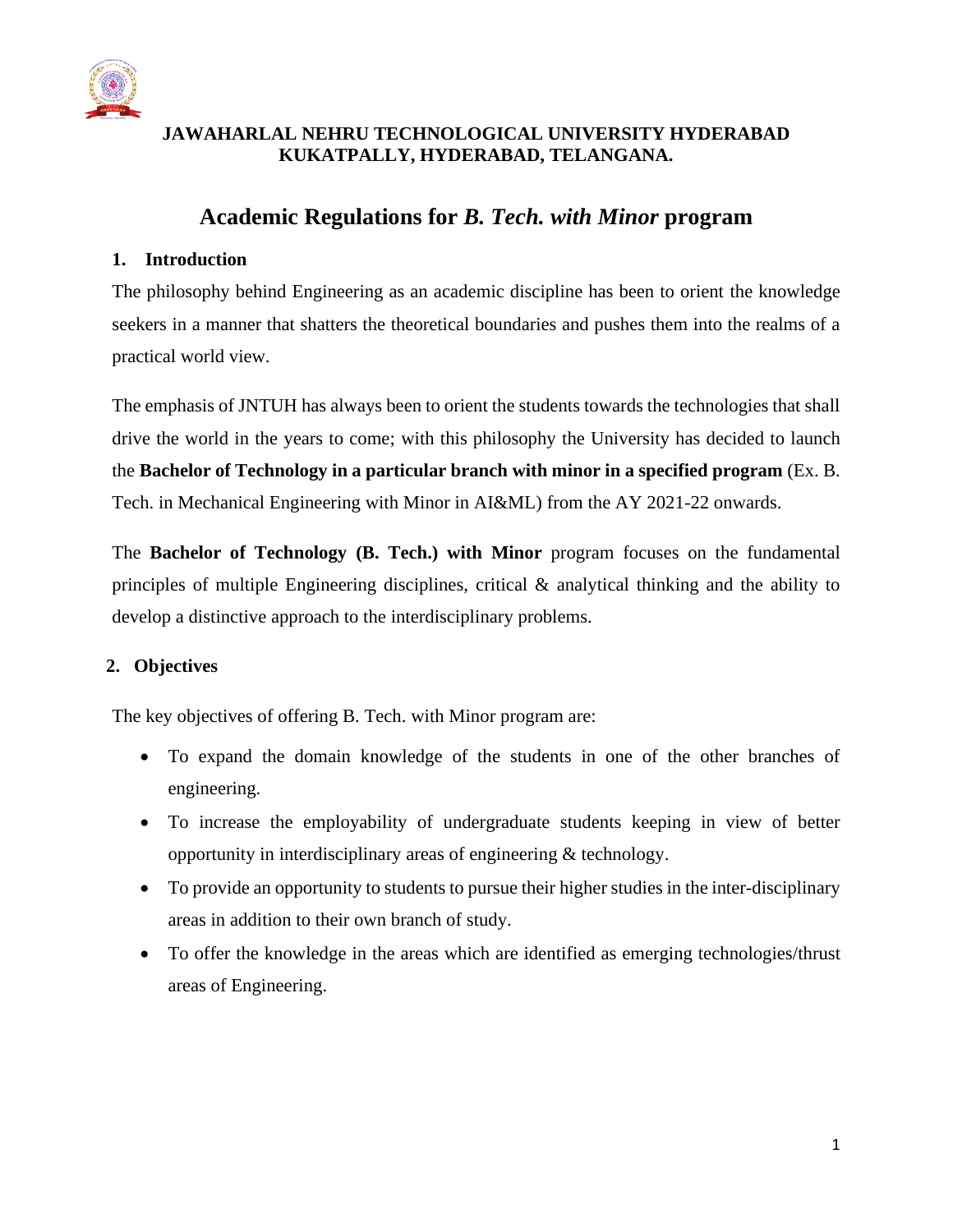

| S. No. | <b>Minor</b>             | <b>Eligible branch of students</b> | <sup>@</sup> Offering | <b>Award of Degree</b>  |
|--------|--------------------------|------------------------------------|-----------------------|-------------------------|
|        | Program                  |                                    | <b>Department</b>     |                         |
| 1.     | Artificial               | All branches, except B. Tech.      | <b>CSE</b>            | "B. Tech. in branch     |
|        | Intelligence<br>$\alpha$ | in CSE (AI&ML) /B. Tech.           |                       | name with Minor in      |
|        | Machine                  | $(AI\&ML)/B$ . Tech. $(AI)/B$ .    |                       | Artificial Intelligence |
|        | Learning                 | Tech. CSE(AI)                      |                       | & Machine Learning"     |
| 2.     | <b>Cyber Security</b>    | All branches, except B. Tech.      | <b>CSE</b>            | "B. Tech. in branch     |
|        |                          | in CSE (Cyber Security)/ B.        |                       | name with Minor in      |
|        |                          | Tech. (Cyber Security)             |                       | Cyber Security"         |
| 3.     | Data Science             | All branches, except B. Tech.      | <b>CSE</b>            | "B. Tech. in branch     |
|        |                          | in CSE (Data Science)/ B.          |                       | name with Minor in      |
|        |                          | Tech. (Data Science)               |                       | Data Science"           |
| 4.     | <b>IOT</b>               | All branches, except B. Tech.      | <b>ECE</b>            | "B. Tech. in branch     |
|        |                          | in CSE (IOT) $/$ B. Tech. (IOT)    |                       | name with Minor in      |
|        |                          |                                    |                       | IOT"                    |
| 5.     | Innovation and           | All branches.                      | Management            | "B. Tech. in branch     |
|        | Entrepreneurship         |                                    | Science /             | name with Minor in      |
|        |                          |                                    | <b>MBA</b>            | Innovation and          |
|        |                          |                                    |                       | Entrepreneurship"       |

**3. Minor courses and the offering departments**

**Note: @ As per AICTE guide lines.**

#### **4. Academic Regulations for B. Tech. Degree with Minor programs**

- 1. The weekly instruction hours, internal & external evaluation and award of grades are on par with regular 4-Years B. Tech. program.
- 2. For B. Tech. with Minor, a student needs to earn additional 18 credits (over and above the required 160 credits for B. Tech degree). The list of courses of each Minor program, their respective credits weightage and semester-wise break-up of the courses are enclosed as Annexure. All these 18 credits need to be completed in III year and IV year only.
- 3. After registering for the Minor programme, if a student is unable to earn all the required 18 credits in a specified duration (twice the duration of the course), he/she shall not be awarded Minor degree. However, if the student earns all the required 160 credits of B.Tech., he/she will be awarded only B. Tech degree in the concerned branch.
- 4. There is no transfer of credits from Minor program courses to regular B. Tech. degree course & vice versa.
- 5. These 18 credits are to be earned from the additional Courses offered by the host department in the college as well as from the MOOCS platform.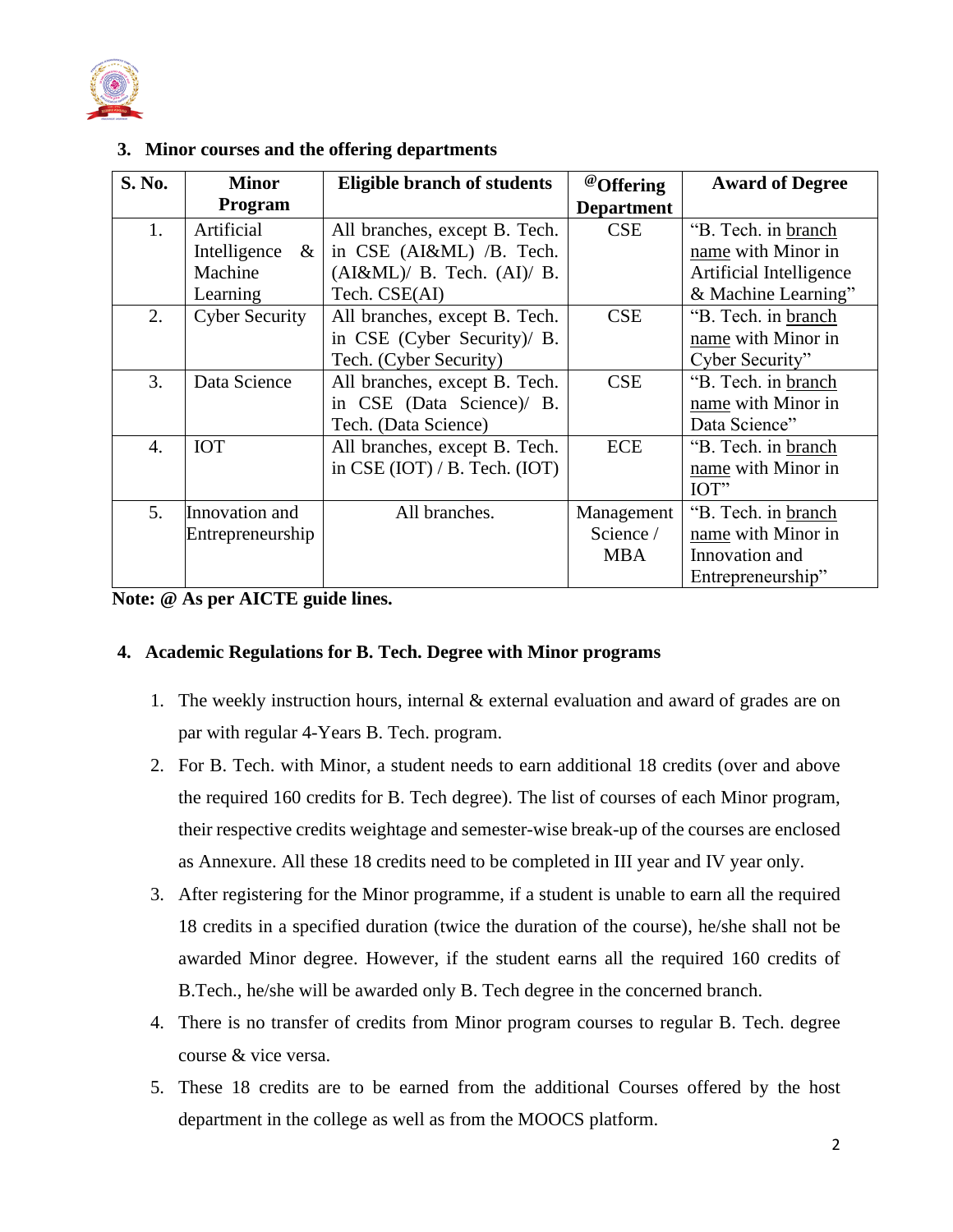

- 6. For the course selected under MOOCS platform following guidelines may be followed:
	- a) Prior to registration of MOOCS courses, formal approval of the courses, by the University is essential. University before the issue of approval considers the parameters like the institute / agency which is offering the course, syllabus, credits, duration of the programme and mode of evaluation etc.
	- b) Minimum credits for MOOCS course must be equal to or more than the credits specified in the Minor course structure provided by the University.
	- c) Only Pass-grade/marks or above shall be considered for inclusion of grades in minor grade memo.
	- d) Any expenses incurred for the MOOCS courses are to be met by the students only.
- 7. The choice to opt/take a Minor program is purely on the choice of the students.
- 8. The student shall be given a choice of withdrawing all the courses registered and/or the credits earned for Minor program at any time; and in that case the student will be awarded only B. Tech. degree in the concerned branch on earning the required credits of 160.
- 9. The student can choose only one Minor program along with his/her basic engineering degree. A student who chooses an Honours program is not eligible to choose a Minor program and vice-versa.
- 10. The B. Tech. with a Minor program shall be offered from the AY 2021-22 onwards. The students who are pursuing their III year I semester in the current academic year can register for the Minor program if they fulfil the eligibility criteria.
- 11. A student can graduate with a Minor if he/she fulfils the requirements for his/her regular B. Tech. program as well as fulfils the requirements for Minor program.
- 12. The institute shall maintain a record of students registered and pursuing their Minor programs, minor program-wise and parent branch-wise. The same report needs to be sent to the University once the enrolment process is complete.
- 13. The institute / department shall prepare the time-tables for each Minor course offered at their respective institutes without any overlap/clash with other courses of study in the respective semesters.